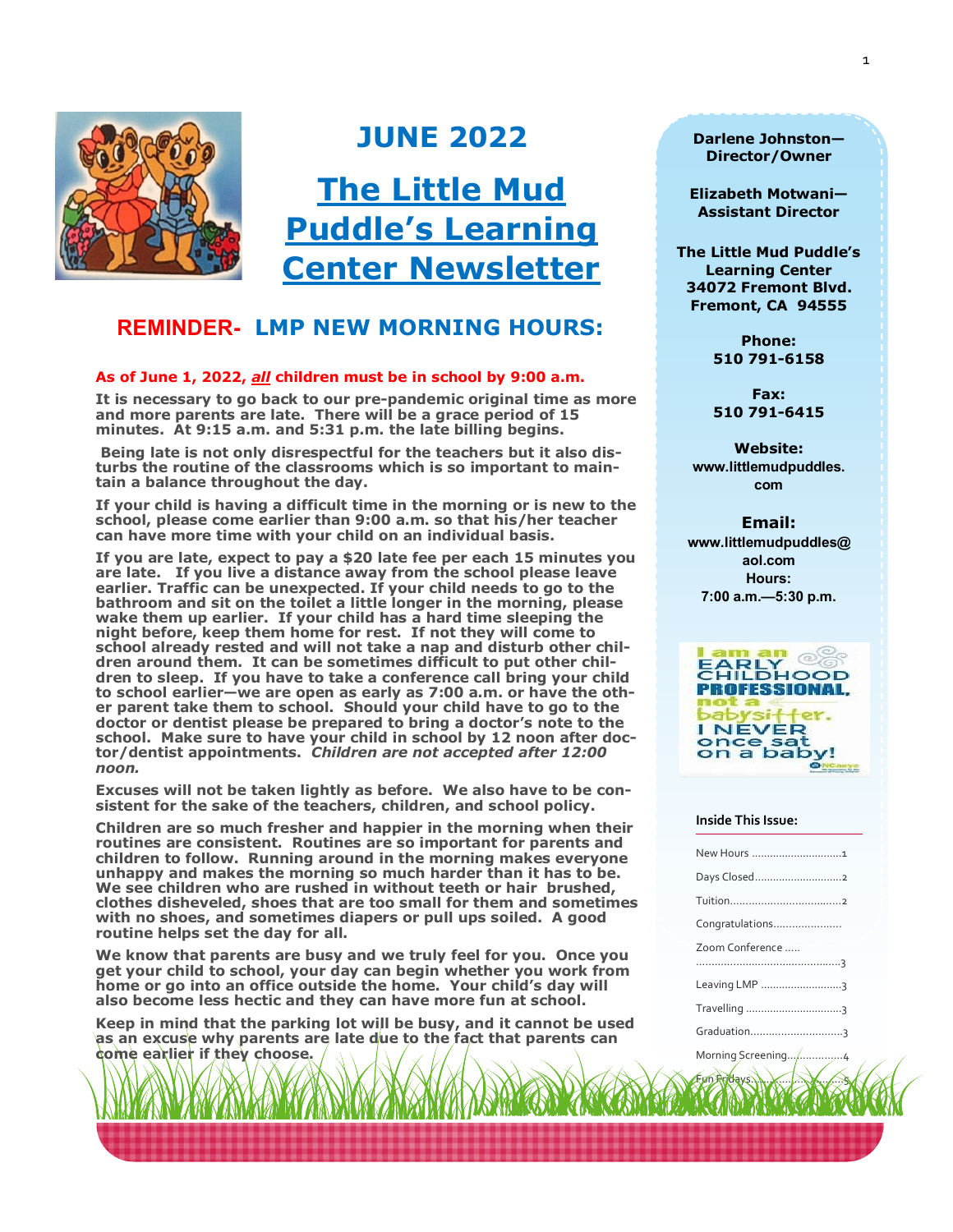#### **Igniting the love of learning for over 35 years!**







# **SCHOOL CLOSURES FOR 2022**

- January 1—Closed for New Year's Day
- January 17—Closed for Martin Luther King Jr. Day
- February 21—Closed in Observance of President's Day
- April 15—Closed for Good Friday

**May 27—Closed for the DRDP Parent/Teacher Conference**

**May 30—Closed in Observance of Memorial Day**

#### **June 17—Closed for Juneteenth Day**

July 4 & July 5—Closed in Observance of Independence Day

August 12—Closed for Teacher In-Service Day

September 5—Closed in Observance of Labor Day

September 23—Closed for the Ages/Stages Parent/Teacher Conference

October 10—Closed for Indigenous People's Day

November 11—Closed in Observance of Veteran's Day

November 18—Closed for the DRDP Parent/Teacher Conference

November 23, 24, 25—Closed for the Thanksgiving Holiday

December 22—January 6— Closed for the Holiday Season

**\*This list is subject to change.** 

# **2022 TUITION/MATERIAL FEE:**

Our new tuition fees for 2022 effective January 1st is as follows:

Jr. Preschool is \$1550 per month. Weekly is \$375.

Preschool & Pre-Kindergarten is \$1475. Weekly is \$350. Our yearly Material Fee is \$150 which is due January 1, 2022. The Material Fee helps pay for the materials/toys we purchase during the year for the children. Our Tax ID  $#$  is 94-3254109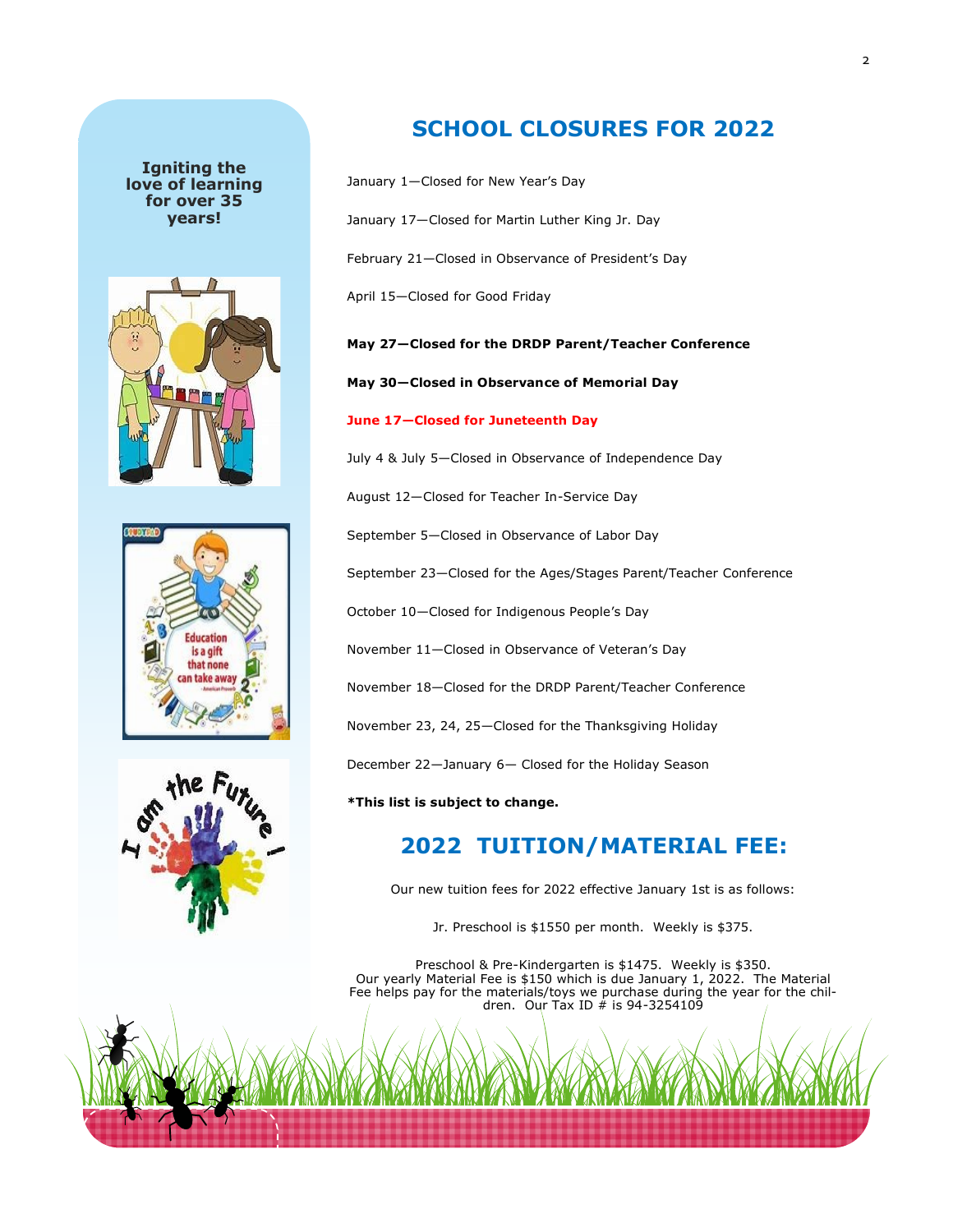# **CONGRATULATIONS MISS DARLENE & THE LITTLE MUD PUDDLES!**

On June 9th, Miss Darlene will be celebrating 36 years since she opened The Little Mud Puddles. Congratulations of having a wonderfully, successful preschool. Your staff loves and appreciates you!



## **POLICIES ON TRAVELLING BY PLANE:**

**—————————————————————————** 

- **Get tested with a PCR viral test 3-5 days**  *after* **returning from travel. That would mean if you fly back on a Sunday, you would have your child tested on Thursday morning. This gives 5 full days before your child takes the COVID test.**
- **If you are having problems getting the PCR test, a Rapid test will be accepted after waiting 5 full days.** *You will have to submit the results—a picture- to littlemudpuddles@aol.com***.** *DO NOT* **email them to hiMama. And lastly you will need to also submit a copy of your airline tickets.**
- **In the event any member of your family test positive, you MUST email the school ASAP.**
- **If you don't want to get tested, stay home and self-quarantine for 10 days after travel.**
- **If you are traveling by car, no COVID test is necessary unless your and/or your child are having symptoms.**

**Thank you for understanding the importance of keeping our children, families and staff safe** 

**AGAIN—SHOULD YOU, A MEMBER OF YOUR FAMILY OR YOUR CHILD COME DOWN WITH COVID, YOU** *MUST* **CON-TACT LITTLE MUD PUDDLES BY PHONE OR EMAIL– LITTLEMUDPUD-DLES@AOL.COM IMMEDIATELY.**

# **IF YOUR CHILD IS LEAVING LMP….**

It is *necessary* for you to give us a three week notice *before* leaving LMP. We have to give the next child's family 3 weeks notice for their school before moving on to LMP. It is preferred that your child end their final day on a Friday. New children begin on a Monday.

If you do not give us a 3 week notice before leaving LMP, you will have to pay tuition for the weeks you didn't give sufficient notice.

#### **Please remember to turn in all key fobs on your child's last day of school.**

# **DRDP PARENT/TEACHER**

**——————————————————-**

## **CONFERENCE:**

Thank you for attending our DRDP Parent/ Teacher Zoom Conference. It is so important for you to know how your child is doing and if you or your child's teacher have any concerns.

—————————————————————————

## **LMP GRADUATION:**

Our graduation will be on Friday, June 24, 2022 at 6:00 p.m. at The Little Mud Puddles. More info will be coming to your child's folder soon. This is for the Pre-K classes only.

Thank you so much for being part of our LMP Family. It is important to us, that we make this graduation special for your child and for you since this will be the first of many special graduations they will have.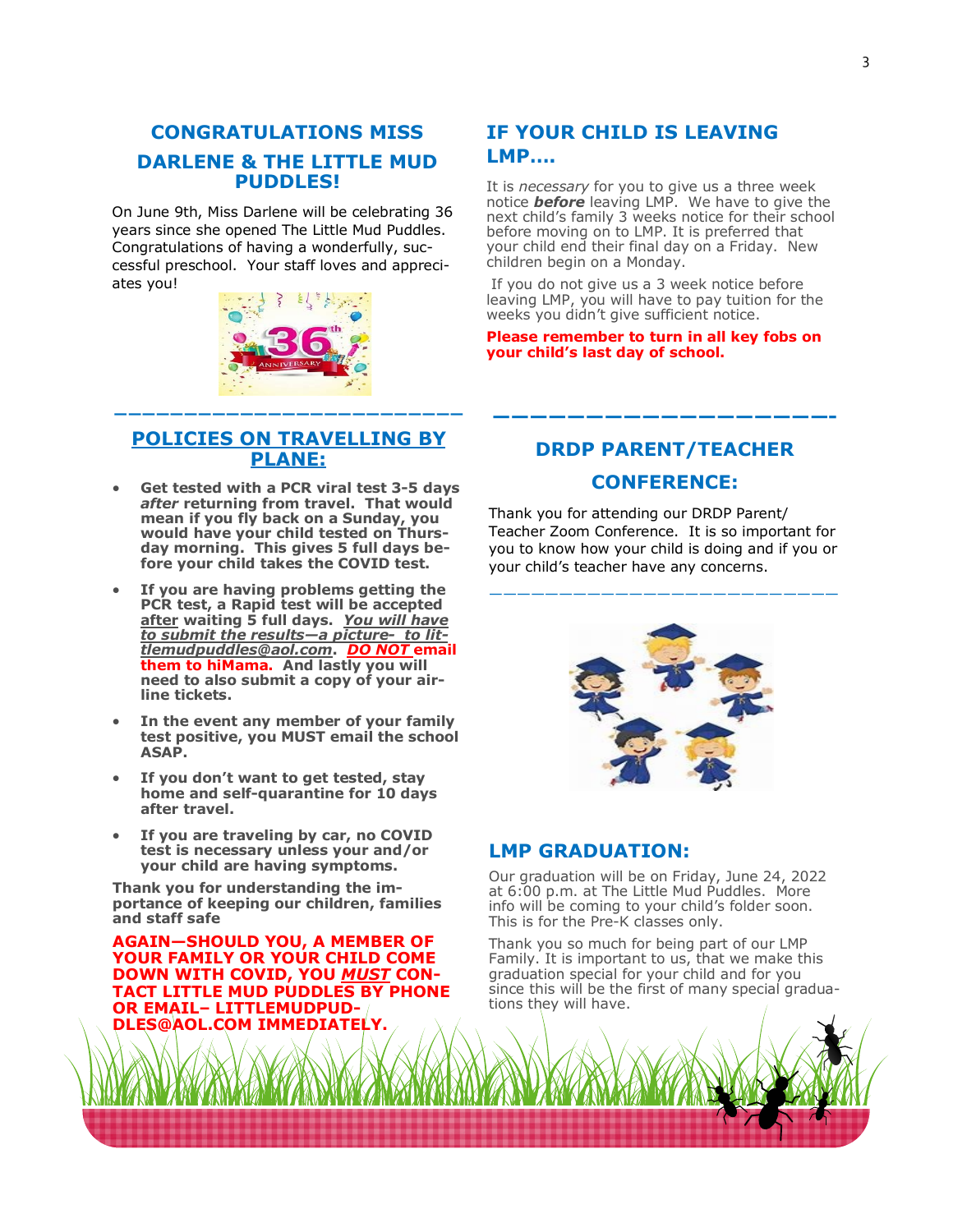# **FOR DADDY!**



**THE READERT TO CATCH THE READERT TO CATCH THE READERT MENTS FOR BOTH CHILDREN AND ADULTS. WE ARE SO PLEASED YOU HAVE CHO***story here." SEN OUR SCHOOL TO CARE FOR YOUR CHILDREN. WE ARE TRULY HONORED. LMP HAS 5 CLASSES WITH 12 CHILDREN IN EACH CLASS. WE ARE WORKING VERY HARD TO MAINTAIN SAFE DISTANCING, EXTRA CLEANING THROUGHOUT THE DAY, WASHING HANDS OFTEN, TEMPERATURES TAKEN AND MASK REQUIRE-*

 **▪** Tuition is due as usual during all holidays and vacations and sick days.

 ▪ All children must wear masks. Parents or whoever picks up or drops off your child must also wear a mask. Make sure your child has a minimum of 3 masks every day. Cloth masks are fine—just make sure they are washed for the next day and that you also have 3 masks in case children take them off and accidently throw them away. We prefer paper masks but understand not all children can wear paper masks.

▪ Out of respect for the teachers we ask that you are on time. *June 1st everyone must be in school by 9:00 a.m.* 

▪ Please make sure you are taking your and your child's temperature, sanitizing your hands, taking your child to the sink in the Learning Center or bathroom to wash hands before taking them to their teachers. Also please do the health screening *before* bringing your child to school.

▪ Please jot down any vacations you plan on taking on our clip board which is located at the front office reception area.

### **REMINDERS: MORNING HEALTH SCREEN- ING FOR CHILDREN**

**Every morning please fill out the Health Screening on HiMama** *before* **bringing your child to school**. We are having some parents forget and we have to contact them. Miss Darlene will contact those families who fail to do their screening.

It is now possible to complete your child's health screening in your HiMama application on your mobile phone. It is a very easy and simple process, I would like to give you some quick instructions on how to complete the health screen with HiMama

1. Log into your HiMama application

2. At the top of the page you will see "Health Screening" Click on that.

3. Read the message pertaining to symptoms your child may have.

4. Click yes or no at the bottom of the screen.

5. Submit your screening.

**If your response failed to meet the screening criteria, keep your child home and try again in a few days. We** *will not* **take any chances and get others ill. You will be called if your child comes to school ill.**